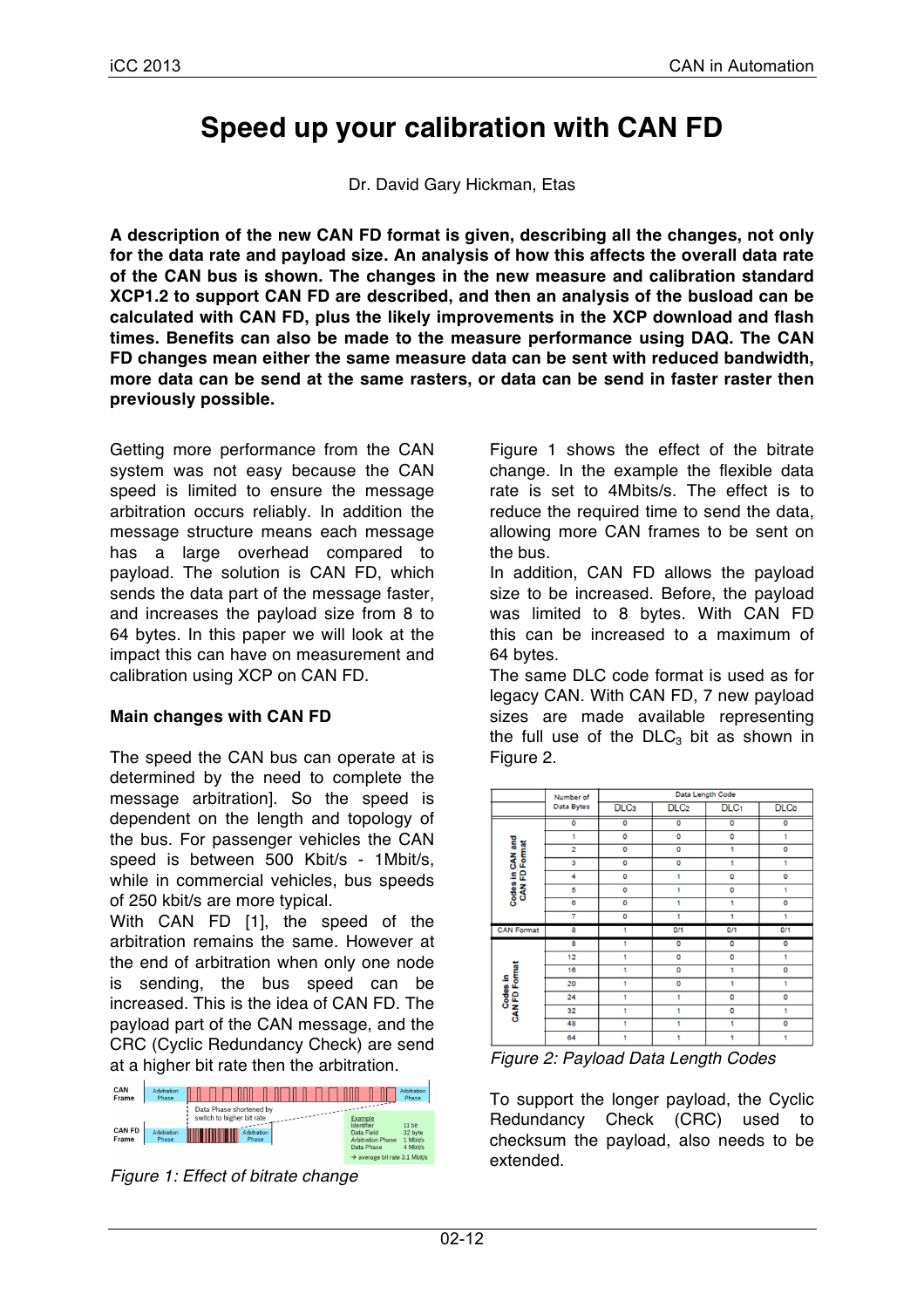| CAN 0-8 Bytes       | $\cdot$ CRC_15 0xC599 | $(x^{15}+x^{14}+x^{10}+x^8+x^7+x^4+x^3+1)$<br>$(x+1) \cdot (x^7 + x^3 + 1) \cdot (x^7 + x^3 + x^2 + x + 1)$                |
|---------------------|-----------------------|----------------------------------------------------------------------------------------------------------------------------|
| CAN FD 0-16 Bytes   | CRC 17 0x3685B        | $(x^{17}+x^{16}+x^{14}+x^{13}+x^{11}+x^{6}+x^{4}+x^{3}+x^{1}+1)$<br>$(x+1)$ $(x^{16}+x^{13}+x^{10}+x^9+x^8+x^7+x^8+x^3+1)$ |
| CAN FD 17-64 Bytes. | CRC 21 0x302899       | $(x^{21}+x^{20}+x^{13}+x^{11}+x^7+x^4+x^3+1)$<br>$(x+1) \cdot (x^{10}+x^3+1) \cdot (x^{10}+x^3+x^2+x^1+1)$                 |

*Figure 3: CAN FD CRC codes*

Figure 3 shows the new CRC codes available. For the CAN FD messages up to 16 bytes we use a 17 stage polynomial. Between 17 and 64 byte payloads a 21 stage polynomial is used.

To identify CAN FD messages, the CAN FD frames have a new message structure shown in Figure 4.



*Figure 4: Comparison of CAN and CAN FD messages in base frame formats (11 bit identifier)*

After the arbitration, a CAN FD frame will always send a dominant r1 (reserved) frame instead of the RTR (Remote Transmission Request). This means CAN FD does not support remote frames. The recessive EDL (Extended Data Length) is the identifier of a CAN FD frame. The BRS (Bit Rate Switch) is transmitted recessive and is used as the switch to change the bit rate to the flexible data rate.

A consequence of the different frame structure is that CAN and CAN FD messages cannot be easily mixed on a single bus. The reason legacy CAN nodes will detect an error when it receives a CAN FD frame

#### **Other changes with CAN FD**

There are some additional changes with CAN FD which are not directly related to increased payload size and flexible data rate.

The ESI (Error State Indicator) is a new bit for CAN FD frames. It allows error passive and error active nodes to be identified to help find the cause of bus failures.

In addition the stuff bit method for the CRC sequence is changed. For CAN FD, stuff bits will be inserted at fixed positions, even if the preceding bits do not satisfy the bit stuffing criteria. So a stuff bit will be inserted in the first bit of the CRC sequence, then after each fourth bit of the CRC sequence. The inserted stuff bit will be the inverse of the preceding bit.



*Figure 5: CRC sequence Stuff Bits*

This means the CRC-17 always has 5 stuff bits, and the CRC-21 always 6 stuff bits.

#### **Data bit rates for CAN FD**

Calculating the data bit rates for CAN FD is complicated by the fact there are 2 data rates, and the messages can have variable payloads. In addition, because of the bit stuffing, the message lengths can change even if the payload remains constant

| <b>Frame Type</b> | Pauload |      | Frame length |       | Comments                  |
|-------------------|---------|------|--------------|-------|---------------------------|
|                   | [Butes] | Arb. | Data         | Whole |                           |
| Legacy            | 8       | 28   | 83           | 111   | standard / no stuff bits  |
| FD                | 8       | 29   | 91           | 120   | standard / no stuff bits  |
| Legacy            | 8       | 31   | 103          | 134   | standard / max stuff bits |
| FD                | 8       | 32   | 108          | 140   | standard / max stuff bits |
| Legacy            | 8       | 47   | 83           | 130   | extended / no stuff bits  |
| FD                | 8       | 48   | 91           | 139   | extended / no stuff bits  |
| Legacy            | 8       | 53   | 103          | 156   | extended / max stuff bits |
| FD                | 8       | 54   | 108          | 162   | extended / max stuff bits |
| <b>FD</b>         | 64      | 29   | 544          | 573   | standard / no stuff bits  |
| FD                | 64      | 32   | 673          | 705   | standard / max stuff bits |
| <b>FD</b>         | 64      | 48   | 544          | 592   | extended / no stuff bits  |
| FD                | 64      | 54   | 673          | 727   | extended / max stuff bits |

*Figure 6: Max and Min CAN frame lengths*

Figure 6 shows the max and min sizes of the frame length with no and maximum bit stuffing. For the bit rate calculations, we will assume no bit stuffing. In addition, for all the calculations we will assume an arbitration rate of 1 Mbit/s. The 1 Mbit/s will be used for all subsequent examples presented in this paper.

There are 2 ways of showing the data rate. One is the net bit rate, which is the rate sending the complete CAN frame data, including the arbitration and CRC information. The other is the average bit rate. This is calculated by taking only the payload part, and dividing this by the time taken to send the complete message.. This shows the rate the useful information is transferred at.

This data is plotted on Figure 7, for standard arbitration length frames with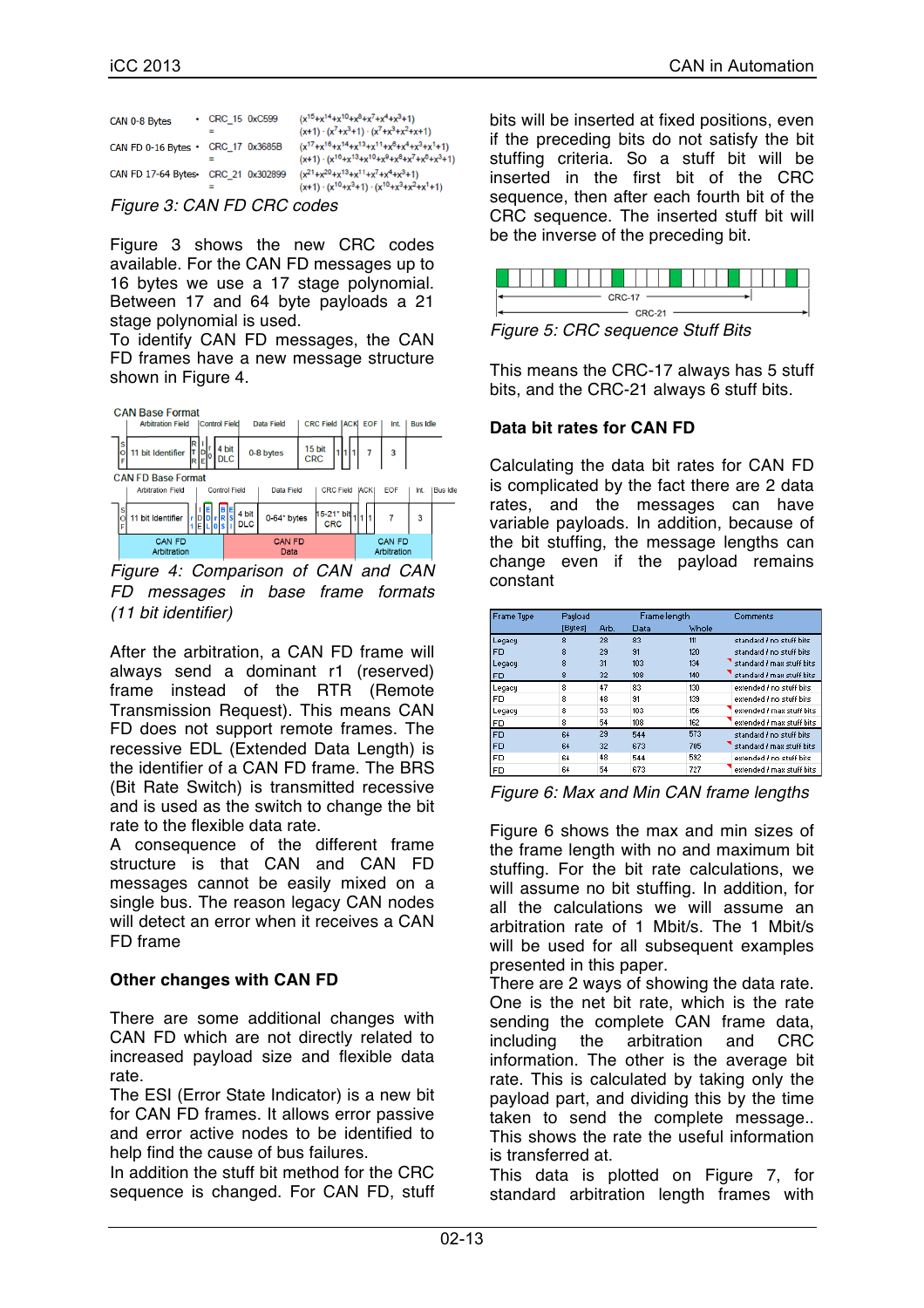payloads of 8, 24 and 64 bytes. What can be seen is there is a big difference between the overall and effective data rates for 8 byte payloads. This is because the ratio of payload to overall message length (message efficiency) of these low payloads is not high. The higher message efficiency of the 64 byte payload means the difference in the overall and effective data rates are much smaller



*different CAN loads*

It is also useful to look at the effect of the bit stuffing on the data rate as this is important for analyzing the XCP measure performance.



*Figure 8: Effect of bit stuffing of effective data rate*

Figure 8 shows the effect of bit stuffing on the effective data rate. The effect for 8 byte payloads is low. For 64 byte payloads the effect is to reduce the data rate by over 12%. This is because of the large potential number of stuff bits in the longer 64 byte payload.



*Figure 9: Time to send single legacy CAN/CAN FD from with maximum bit stuffing*

Figure 9 shows the time required to send a single legacy CAN and CAN FD frame. The calculated time represents the worst case scenario, with each frame having the maximum stuff bits. The time for the 8 byte legacy CAN is plotted against all FD data rates in order to compare the send times for CAN FD and legacy CAN. CAN FD frames with 8 byte payloads are<br>transmitted faster than legacy CAN transmitted faster than legacy frames. This has implications for XCP DAQ measurement because it means we can send data at faster rates. Although 64 byte CAN FD messages are longer than legacy CAN messages, when the FD is greater than 6 Mbit/s, even these are sent faster than legacy CAN messages.

# **XCP 1.2 features relating to CAN FD**

The XCP 1.2 standard was released in June 2013 [2]. Included in the specification is the support of CAN FD. The main change is to extend the XCP on CAN Transport Layer part to additionally include CAN FD.

Part of the change in the XCP1.2 standard is to introduce a Dynamic DAQ raster check mechanism. The check itself is entirely offline and performed by the calibration tool, and relies on entries in the XCP on CAN part of the a2l file. The check itself has 3 parts: CPU usage and memory limits for building and sending the DAQ lists, and a busload limit for the DAQ massages that are send on the bus. For CAN FD we are only concerned with the busload limit. Of course, if the extra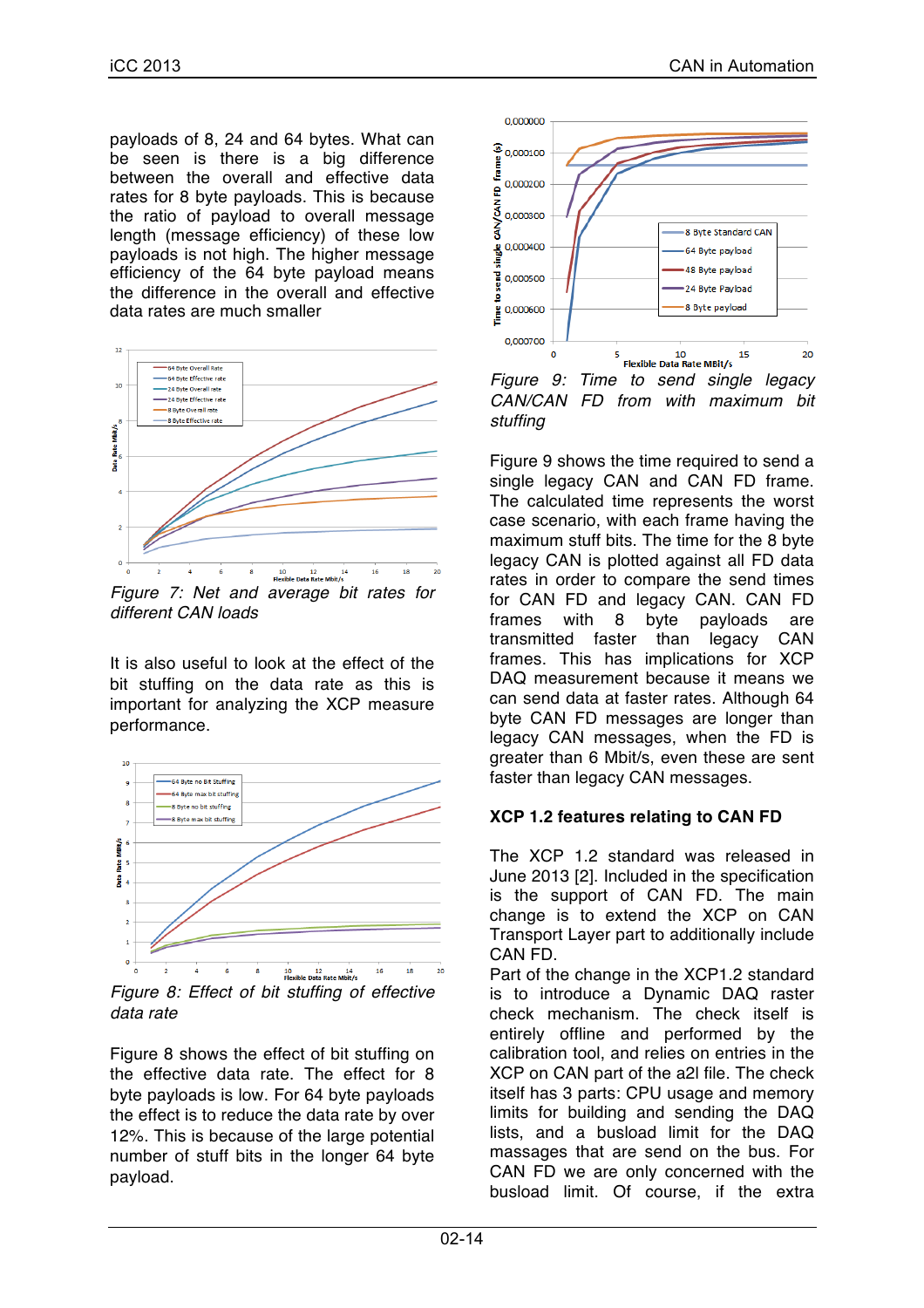bandwidth of CAN FD is used to send more measure data there will be an effect on the CPU and memory consumption.

The whole topic of busload and actual data rates with CAN FD is complicated and will be looked at in the next section. For the calculation of CAN FD busload, an assumption of the frame sizes must be made, based on the DLC used for the DAQ lists. The values are shown in Figure 10.

| <b>DLC</b> | <b>Used frame length for</b><br><b>Calculation (Std. CAN-ID)</b> | Used frame length for<br><b>Calculation (Ext. CAN-ID)</b> |
|------------|------------------------------------------------------------------|-----------------------------------------------------------|
| 8          | 120                                                              | 140                                                       |
| 8          | 130                                                              | 150                                                       |
| 12         | 170                                                              | 195                                                       |
| 16         | 210                                                              | 230                                                       |
| 20         | 245                                                              | 265                                                       |
| 24         | 280                                                              | 300                                                       |
| 32         | 320                                                              | 340                                                       |
| 48         | 495                                                              | 515                                                       |
| 64         | 640                                                              | 660                                                       |
|            |                                                                  |                                                           |

*Figure 10: CAN Frame length for raster check*

The value of DLC used depends on the MAX DLC REQUIRED declaration in the a2l file. Because the CAN frame is not fixed due to the amount of bit stuffing, the values used in the tables represent the average CAN frame length.

In addition, the arbitration length of the standard and extended CAN IDs also need to be known. These are sent at the arbitration CAN data rate, so the calculation of the overall rate must be separated to include the arbitration and data phases.

- For standard ID arbitration is set to 30bit
- For extended ID arbitration is set to 50bit

The overall busload is calculated factored to the arbitration bit rate. So we first calculate the number of bits sent for each CAN message factored to the ratio arbitration data rate to the CAN FD data rate.

$$
\# \text{ Bits} = \# \text{ Arb } \text{Bits} + \frac{\# \text{ Databases} * \text{BAUDRATE}}{\text{CAN } FD \text{ BAUDRATE}}
$$

We sum this for each ODT in an Event (raster) and then sum again for every Event (or raster) selected. This total busload is divided by the arbitration data rate to calculate the bus load.

The remaining changes for the XCP specification in respect to CAN FD refer to the a2l file changes. These are listed in table 1.

| Table 1: XCP1.2 a2l file changes for CAN FD |  |
|---------------------------------------------|--|
|---------------------------------------------|--|

| Entry                                 | <b>Block</b>  | Comment                                                                                |
|---------------------------------------|---------------|----------------------------------------------------------------------------------------|
| MAX DLC                               | CAN FD        | Set the maximum<br>Message size                                                        |
| CAN FD DATA TR<br>ANSFER BAUDRA<br>TF |               | FD Baudrate                                                                            |
| SAMPLE PONIT                          | <b>CAN FD</b> | Added to because<br>new parameters<br>required for FD<br>baudrate part                 |
| SAMPLE RATE                           | <b>CAN FD</b> | See above                                                                              |
| BTL_CYCLES                            | CAN FD        | See above                                                                              |
| SJW                                   | CAN FD        | See above                                                                              |
| SYNC EDGE                             | CAN FD        | See above                                                                              |
| MAX_DLC_REQUIR<br>FD                  | CAN FD        | See above                                                                              |
| SECONDARY SAM<br>PLE POINT            | CAN FD        | See above                                                                              |
| TRANCEIVER DEL<br>AY COMPENSATI<br>ΟN | CAN FD        | Should not be<br>required as the<br>transceiver<br>themselves will<br>calculated this. |

SAMPLE RATE is the flexible data rate. The entries for SAMPLE\_POINT: BLT CYCLES and SJW are required because the flexible data rate part can have different values to the arbitration data rate, because the transmission speed is increased. The TRANSCEIVER DELAY COMPENSATION refers to the delay required to correctly read the sent bits. If no error is set, then the bit error detection will not function, resulting false errors being detected. Although specified in the XCP standard, actually this is not needed as the transceiver itself should determine the required delay compensation.

### **CAN FD effect on Data Download**

One of the main interests of CAN FD up to now has been to use its increased data rate and payload size to improve the ECU data download and flash times**.** An illustration of the improvements is shown in Figure 11. This shows the time to download 500Kbytes of data using block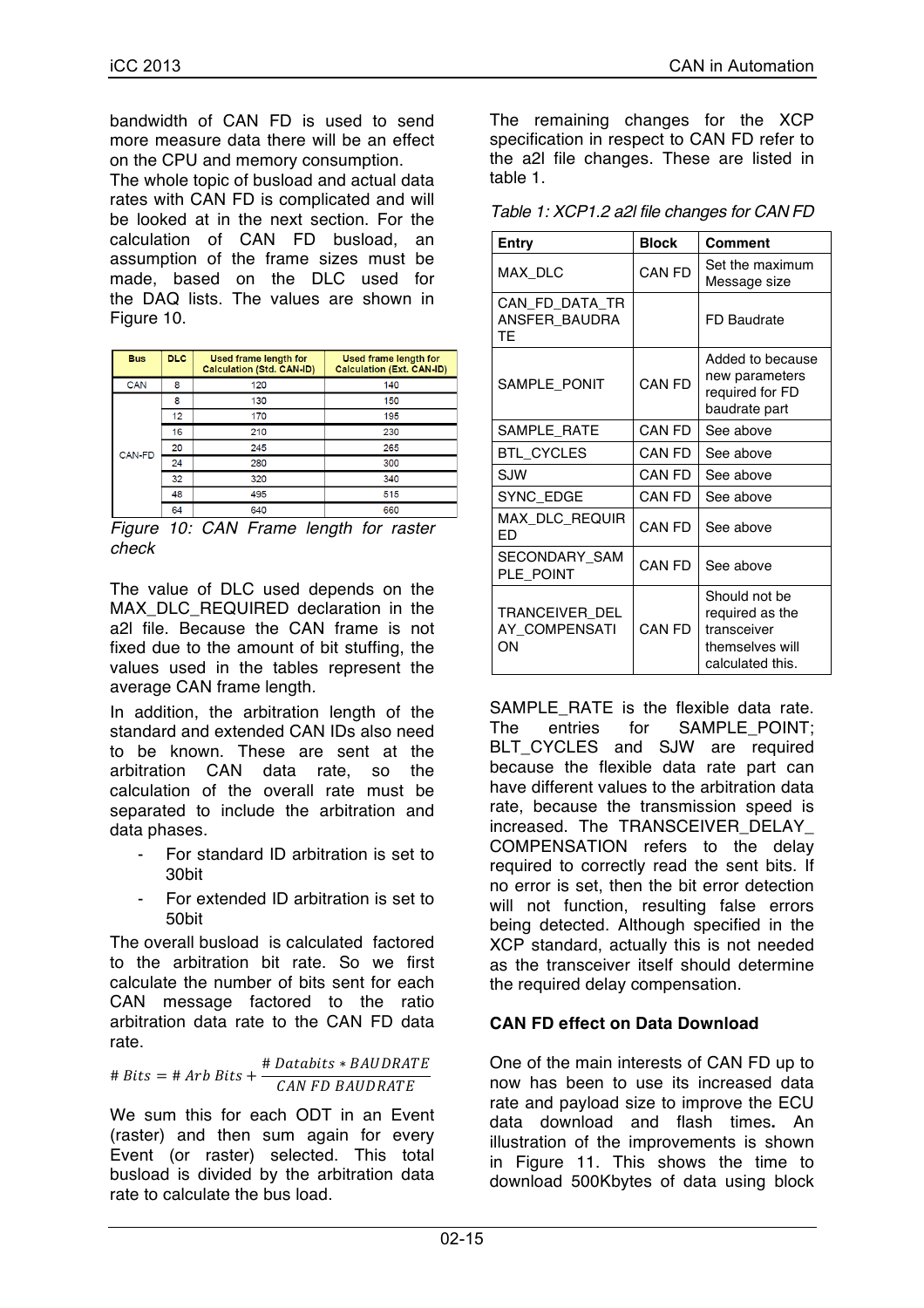transfer with a block size of 256Kbytes and a message separation time (STmin) of 0sec.



*Figure 11: Data download times*

The data shows significant improvements to download times can be realized, even when 8 byte payloads are used. So increasing the FD to 5 Mbits/s results in over a halving of the download time. Further improvements are made by increasing the payload.

# **CAN FD effect on DAQ Measurement**

DAQ (**D**ata **A**c**q**uisition) is the method used by XCP to collect measure data. Data is collected and sent by the slave device at fixed time or event intervals. For ECUs the intervals normally correspond to internal calculation cycles. This allows signals to be measured in the same cycle the signal is generated or when it is used in a software function.

The analysis concentrates on DAQ messages having 8 and 64 byte payloads. 8 bytes represents the easiest change to CAN FD by only changing the data rate. 64 byte payload offers the best data transfer performance, and also offers advantages of better data consistency. By packing more data into a single CAN frame, there is less risk of the data being updated from the ECU controller before all the data has been sent. This is a risk if data has to be packed over several frames and the data has to be buffered longer before it is sent.

There are a number of possible ways CAN FD can affect DAQ. The first is to examine the effect of changing the CAN FD settings which keeping the same busload limit.



*Figure 12: bytes transferred maintaining 30 % busload*

Figure 12 displays the amount of measure data that can be sent if the busload is maintained constant and the FD rate and payload is increased. In this case the busload is kept to 30 %. To keep the calculation simple, we are just transferring data in a single 10ms event. Our baseline is a 30% busload with legacy 8 byte CAN, which allows us to send 184 bytes every 10ms. The graph shows how many bytes of data at 10ms represents with different CAN FD parameters and a 30% busload. The data transferred with legacy 8 byte CAN is also plotted as a comparison. Of course the legacy CAN values for the different FD rates cannot exist. We plot them in this way only to see the benefits of CAN FD:

The graph shows that maintaining an 8 byte payload and increasing the flexible data rate results in a significant increase in data transmitted. With an FD of 5 Mbit/s the data that can be sent is more than doubled from 184 to 480 bytes. If the DLC is increased to 64 bytes, then the increase in data transferred is much greater. An FD of 5 Mbit/s means an increase from 184 bytes for legacy 8 byte CAN to 1216 bytes, a 6 fold increase.

This example is important if busload is the limiting factor for XCP measure performance. This is often the case. It shows the increase in bandwidth with CAN FD can bring significant improvements to measure performance.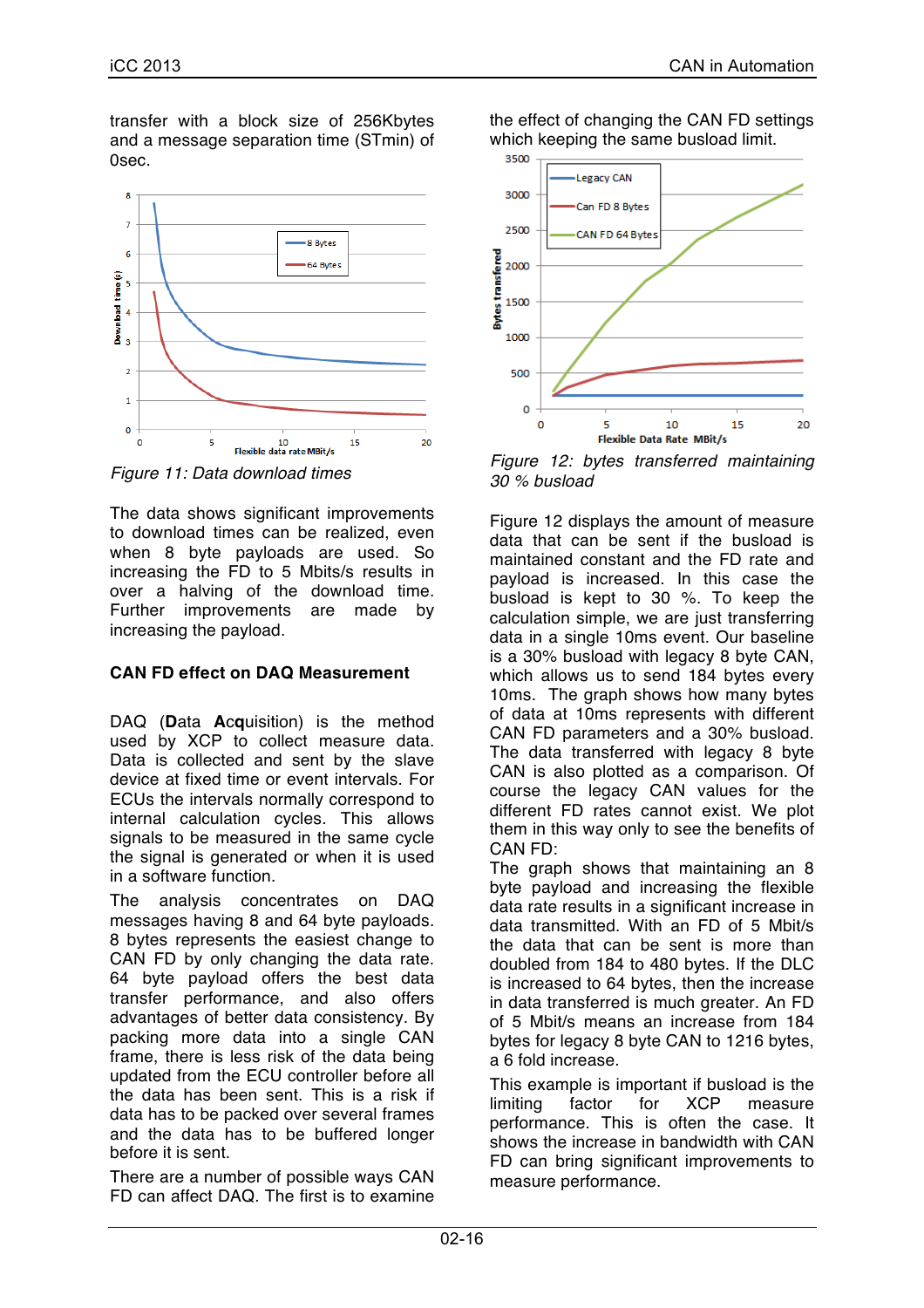The next example looks at the effect on the busload when we send the same amount of data with different CAN FD settings. So again the starting point is a 30% busload with legacy CAN, sending all the data every 10ms.



*Figure 13: Effect on busload if the bytes transferred remains constant*

Figure 13 plots the busload with different CAN FD parameters. With an 8 byte payload, then even relatively low flexible data rates have a significant effect on busload, falling to a third of the legacy 8 byte CAN load at an FD of 5 Mbit/s. Using 64 byte payloads further reduces the busload. This information is useful if the limit of the measure data is ECU performance. In this case the impact of XCP on the CAN bus is reduced.

The last example considered here is the possibility to measure data at faster rates using CAN FD. This use case is becoming more important with the adoption of electric and hybrid motors which require faster measure rasters then traditional combustion engine controllers. In this analysis, we will consider the effect on busload sending data in very fast rasters with different CAN FD settings.



*Figure 14: busload measuring data in fast rasters*

In Figure 14 we show the busload required to measure 64 bytes of data in 0.5ms and 0.25ms rasters. With the legacy 8 byte CAN neither configuration is possible, with busloads over 100%. With 8 byte DLC, this measurement at 0.5ms is possible at FD rates over 2.5 Mbit/s. However measurement of 0.25ms raster is also not possible. With the adoption of 64 byte DLC it is possible to measure much faster measure rasters with acceptable busloads. So using XCP on CAN FD could result in new applications that need higher measure rates that were not possible using XCP on legacy CAN.

### **CAN FD effect on STIM**

In terms of the XCP protocol, STIM is the same as DAQ, except it works in the opposite direction. So the master sends the slave data. However the use case behind STIM is very different to DAQ, and so the effect of CAN FD is also different. STIM is used for rapid prototyping where some or all of the calculations normally done by the ECU are done by and external processors, normal called a **R**apid **P**roto**T**yping system (RPT)



*Figure 15: Basic bypass implementation*